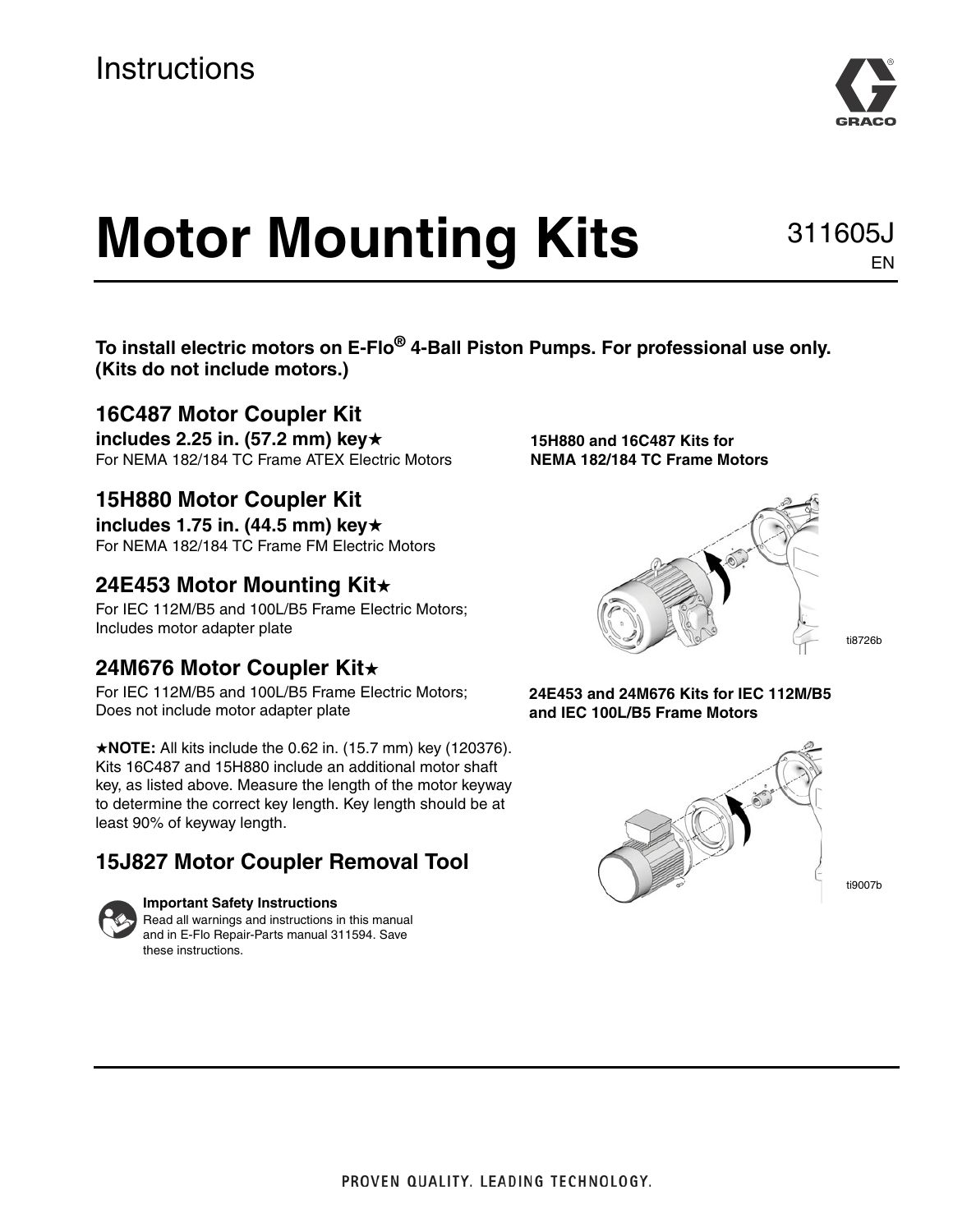# <span id="page-1-0"></span>**Pressure Relief Procedure**



System pressure can cause the pump to cycle unexpectedly, which could result in serious injury from splashing or moving parts.

- 1. Set START/STOP switch to STOP.
- 2. Push in SECURE DISABLE switch.
- 3. Open the back pressure regulator and all fluid drain valves in the system, having a waste container ready to catch drainage. Leave open until you are ready to pressurize system again.
- 4. Check that pressure gauges on fluid supply and return lines read zero. If gauges do not read zero, determine cause and carefully relieve pressure by VERY SLOWLY loosening a fitting. Clear obstruction before pressurizing system again.

# **Kit Parts**

**NOTE:** Parts included in the kits are marked with an asterisk, for example (20\*). Use all the new parts in the kit.

- Motor Coupler Kits 15H880 and 16C487 include parts to install a NEMA 182/184 TC Frame electric motor on the E-Flo Pump. See FIG. 1.
- Motor Mounting Kit 24E453 includes parts to install an IEC 112M/B5 or 100L/B5 Frame electric motor on the E-Flo Pump. See FIG. 2.
- Motor Coupler Kit 24M676 includes parts to install an IEC 112M/B5 or 100L/B5 Frame electric motor on the E-Flo Pump where a motor adapter plate is already available. See FIG. 2.

#### **Ref.**

| No.   |        | <b>Part No. Description</b>                             |   |
|-------|--------|---------------------------------------------------------|---|
| $20*$ | 120376 | KEY, square; 0.62 in. (15.7 mm);                        |   |
|       |        | included with all kits                                  |   |
|       | 120710 | KEY, square; 1.75 in. (44.5 mm); Kit                    | 1 |
|       |        | 15H880 only<br>KEY, square; 2.25 in. (57.2 mm); Kit     | 1 |
|       | 16C282 | 16C487 only                                             |   |
| 28a*  | n/a    | MOTOR COUPLER; for kit 15H880                           |   |
|       |        | only                                                    |   |
|       | n/a    | <b>MOTOR COUPLER; for kits</b>                          |   |
|       |        | 24E453 and 24M676 only                                  |   |
|       | n/a    | MOTOR COUPLER; for kit 16C487                           | 1 |
|       |        | only                                                    |   |
| 31*   | 100664 | SCREW, set, socket-head; 1/4-20 x                       | 2 |
|       |        | 1/2 in. (13 mm)                                         |   |
| 37*   | 111195 | SCREW, cap, flange-head; 1/2-13 x                       | 4 |
| $59*$ | n/a    | 1.25 in. (31 mm)<br>PLATE, adapter; for kit 24E453 only | 1 |
| 60*   | 105324 | SCREW, cap, hex-head; M12 x                             | 4 |
|       |        | 1.75 x 30 mm; for kit 24E453 only                       |   |
|       |        |                                                         |   |

*Parts designated n/a are not available separately.*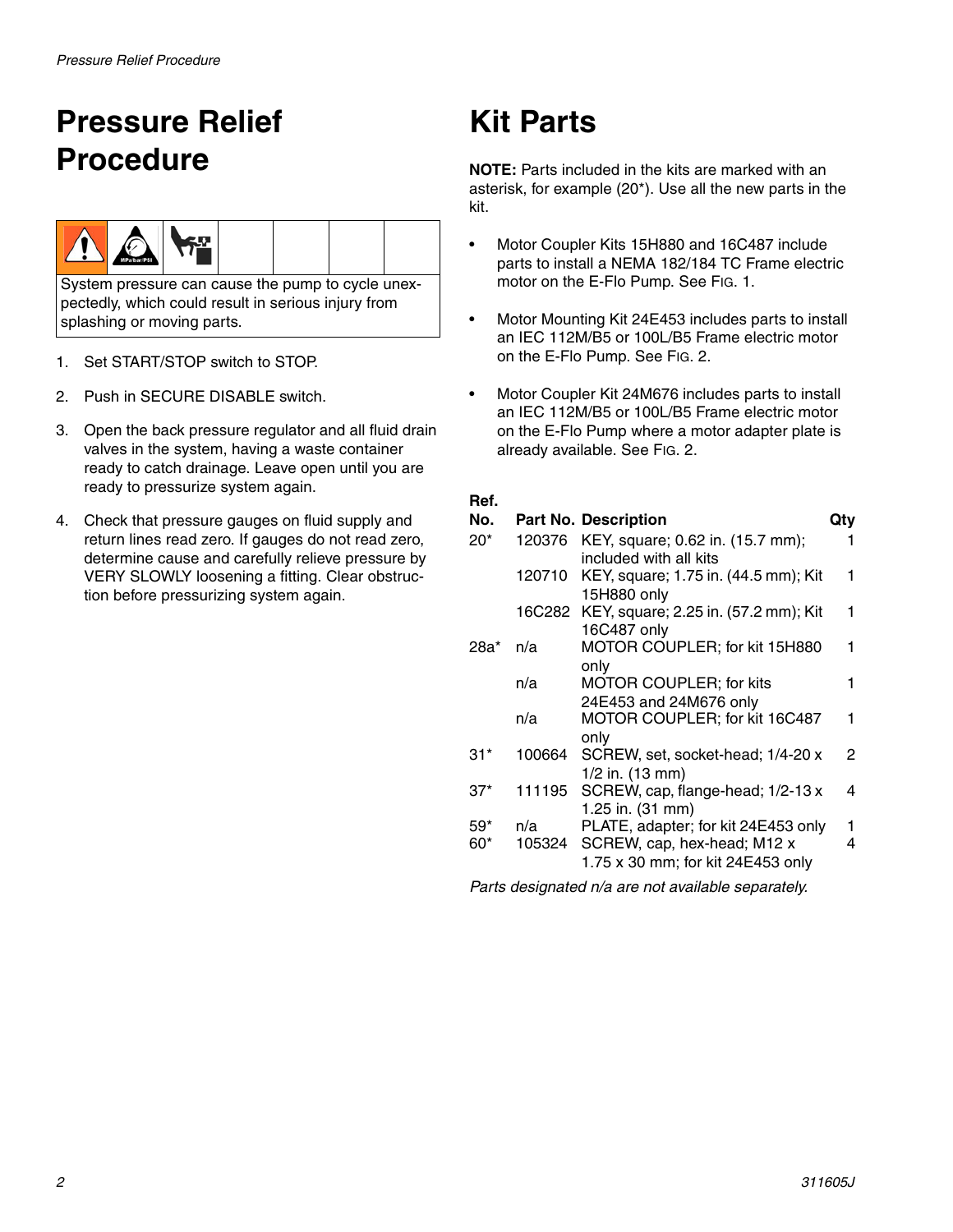### ti8726b 19 37\* 31\*  $20^{\circ}$ 28\* 31\* **Motor Rotation (counter-clockwise as viewed from fan**  1  $\sqrt{5}$  Torque to 75-80 ft-lb (102-108 N•m).  $\mathcal{A}$







# **Coupler Removal**



- 1. Relieve pressure, page [2.](#page-1-0)
- 2. Shut off electrical power to the unit.
- 3. See FIG. 1 for NEMA 182/184 TC Frame electric motors. See FIG. 2 for IEC 112M/B5 and 100L/B5 Frame electric motors. While one person supports the motor (19), remove the screws (37\*). Pull the motor away from the gear reducer.

**NOTE:** If the motor does not come off the gear reducer easily, **stop immediately.** See **Motor/Coupler is Difficult to Remove**, in your E-Flo Repair-Parts manual.

4. See FIG. 3. Loosen both setscrews (31). Insert the coupler removal tool (T) into the coupler (28). Turn nut clockwise until tight, then pull the coupler off the gear reducer input shaft (105) by turning hex-head screw (HS) clockwise.

**NOTE:** A faint clicking may be heard while the motor is running. This is normal and is due to necessary clearances between the coupler (28), motor shaft, and motor key. If the intensity increases significantly over time, it could indicate the coupler is wearing and should be replaced. **Do not open the gear reducer. Opening the gear reducer voids the warranty.** The gear reducer is not field serviceable beyond the maintenance recommended in this manual.



**FIG. 3. Motor Coupler Removal**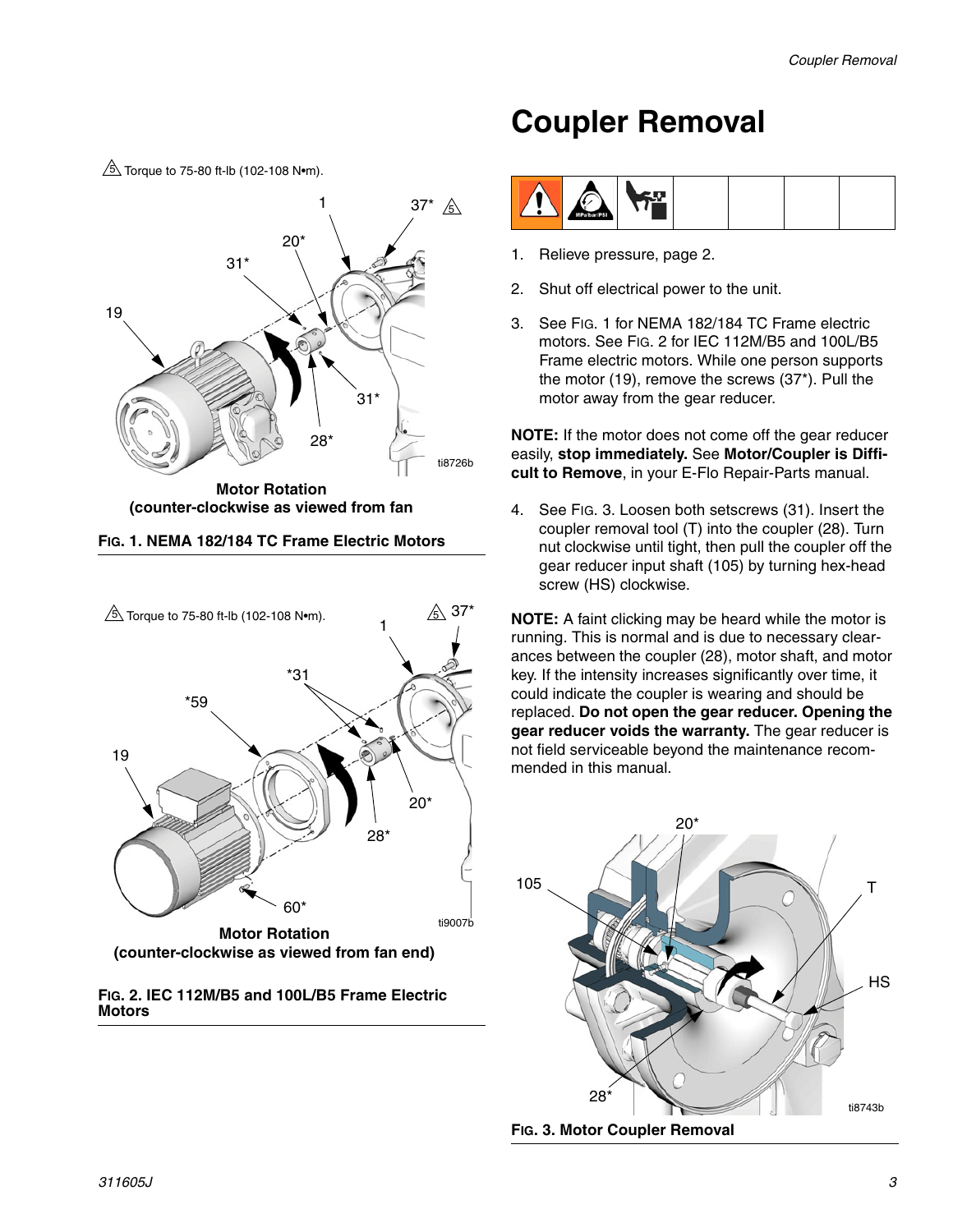# **Installation**

**NOTE:** A NEMA 182/184 TC Frame is required to mate with the gear reducer. See your E-Flo Repair-Parts manual for information about coupler kits and mounting kits which are required for other motor configurations.

1. After removing the old coupler, thoroughly clean the input shaft and motor shaft, removing any debris. This ensures proper clearance and fit for the coupler.

**NOTE:** Do not reuse the old keys or setscrews. Use only the parts supplied with the new coupler kit.

- 2. See [FIG. 4](#page-3-0). Assemble the key (20\*) in the input shaft (105) keyway. Assemble the two setscrews (31\*) in the coupler (28\*), ensuring that they do not encroach on the keyway or the input shaft bore of the coupler.
- 3. Slide the coupler into the gear reducer so the key and input shaft mate with the coupler. Slide on until coupler bottoms out on the tapered step of the shaft.

#### *NOTICE*

Ensure that neither the input key (20) or the end of the coupler (28) motor shaft bore extend past the end of the input shaft (105). This could cause the motor shaft to bottom out on the coupler, causing excessive heat and bearing damage.

4. Tighten setscrews to 66-78 in-lb (7.4-8.8 N•m). Apply antiseize lubricant (LPS<sup>®</sup>-04110 or equivalent) to bore of coupling.

**NOTE:** When installing an IEC 112M/B5 or 100L/B5 Frame electric motor, ensure that the motor adapter (59) and screws (60) are in place before mounting the motor on the gear reducer. See FIG. 2.

#### *NOTICE*

When installing the electric motor, always ensure that the motor shaft key cannot move out of position. If the key works loose it could cause excessive heat and equipment damage.

- 5. Lift the motor (19) into position. Align the key on the motor shaft with the mating slot of the motor coupler, and the four mounting holes with the holes in the gear reducer (1). Slide the motor into place.
- 6. While one person supports the motor (19), install the screws (37\*). Torque to 75-80 ft-lb (102-108 N•m).
- Apply antiseize lubricant (LPS $^{\circledR}$ -04110 or equivalent) to bore of coupling (28).  $A3$

<span id="page-3-0"></span>